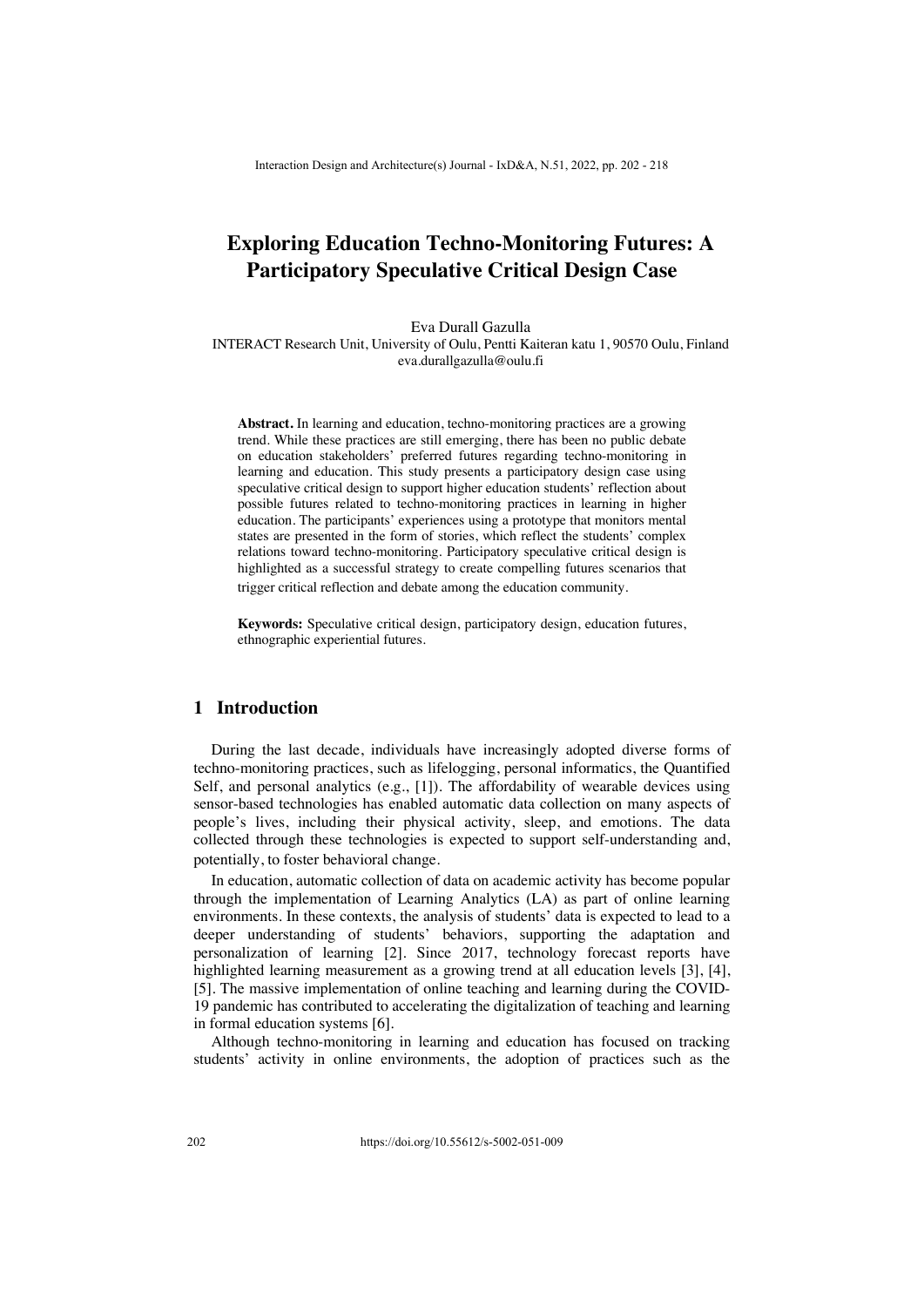Quantified Self in informal and formal education has been considered a possible future [7]. In fact, the growing corpus of research on student techno-monitoring in the field of Technology-Enhanced Learning (TEL) (see [8] for a review of sensor-based technology in TEL) could be viewed as a signal of the expansion of the datafication of learning, from a student-centered perspective.

In this article, I present a design case exploring a possible future around the implementation of techno-monitoring practices in learning and education using an ethnographic experiential futures approach. As part of the research, a critical speculative design focused on the techno-monitoring of students' mental states has been implemented. In the following sections, I introduce the theoretical background as well as the methodology used in the study. The research results are presented in the form of stories. I discuss the stories, connecting them with broader narratives. The final remarks highlight issues to consider in relation to education and learning technomonitoring.

## **2 Speculating about Possible Futures**

As discussed in the introduction, the datafication of learning through technomonitoring practices is likely to intensify in the coming years. According to Facer, education is strongly interlinked with futurity since classrooms are sites in which futures can be shaped or contested [9]. The anticipation of possible futures related to techno-monitoring in learning and education enables creating a space in the present to discuss fears and hopes regarding the future [10]. From this perspective, critical anticipation is a strategy for raising awareness and triggering discussion.

According to critical futures scholarship, the future cannot be predicted [11], but speculating about futures, distinguishing what is probable, what is possible, and what is preferable, can give rise to diverse views, stressing the idea that many futures are possible, and they are actively constructed [12]. In education, studies have already been conducted to identify and debate possible education technology futures [13], [14] and schooling models [15] as well as to discuss issues in education beyond 2030 [16].

The speculation around possible futures, even dystopian scenarios, has been considered valuable for supporting public debate to articulate what a preferable future might look like [17]. While scenarios aim to depict concrete images of possible futures to make thinking about the future less abstract, text-based future scenarios still face the challenge of bridging the "experiential gulf" [18]. Here, experiential scenarios help to create embodied experiences about the future in order "to engage people more viscerally in futures conversations" [19]. Such embodied experiences might be created through scenarios using audiovisual narrations or tangible artifacts, such as design fictions and speculative designs.

In the field of design, design fiction and Speculative Critical Design (SCD) have been used as strategies to support thinking about the future. According to Auger, the materialization of future scenarios through narrative, artifacts, or a combination of both help to reflect about a possible future as well as to "critique current practice" [20]. From the perspective of the author, speculations about technological futures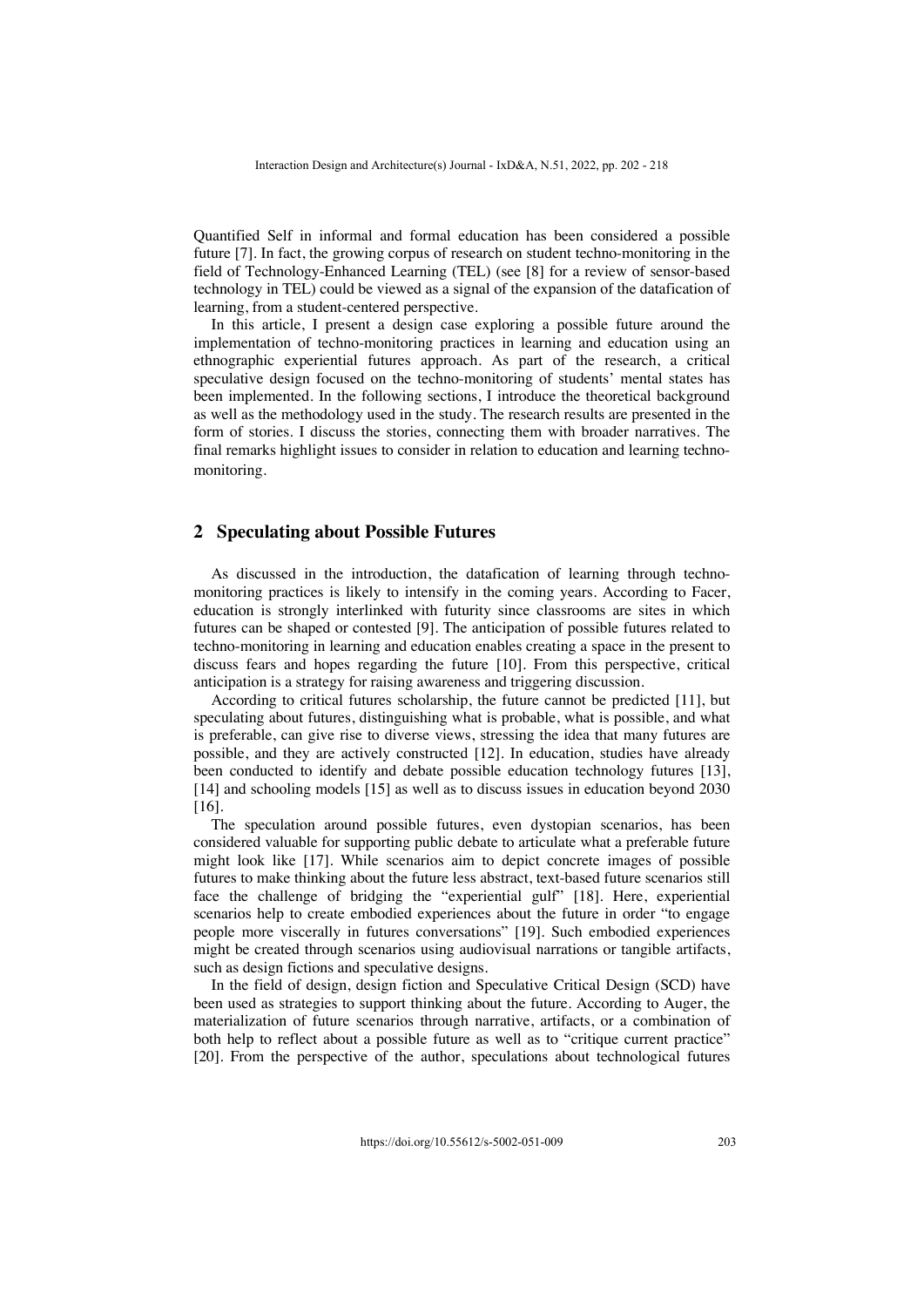require careful management to ensure audiences can build bridges with the current present and thus consider speculative design as a plausible future.

Examples of SCD focused on techno-monitoring can be found in Auger–Loizeau's *Audio Tooth Implant*1, the Vital Signs objects created as part of the Material Beliefs project [21], and the eight bytes of body project [22]. This project speculates about a plausible future in which anxious parents conduct biometric monitoring of their children's lives. In recent years, artistic SCD projects focused on techno-monitoring practices, such as Bjørn Karmann's *Project Alias*, Bernhard Hopfengärnter's *Belief Systems*, and Hyphen-Labs's *NeuroSpeculative Afrofeminism*, have received international recognition. Other interactive installations and exhibitions using SCD to trigger questions about digital data and privacy include Ania Catherine and Dejha Ti's *On View* and *The Glass Room* by Tactical Tech and Mozilla. Beyond human technomonitoring, prototypes have also speculated about the use of QS tools to support human–animal communication [23].

In recent years, SCD has gained recognition in the human–computer interaction community, bringing a critical understanding of human–technology relations [24]. Despite this positive reception, in technology-enhanced learning design, SCD has not been used as a strategy to foster critical debate among education stakeholders (to the best of my knowledge). The research reported in this text aims to address this gap by exploring the range of reflections triggered by an experiential scenario about a possible future around physiological techno-monitoring in learning and education using an SCD prototype. In line with the approach used in the Designing Policy Project [25], the adoption of a participatory design approach for ideating the prototype aimed to include stakeholder diversity, overcoming some of the limitations regarding diversity and privilege in SCD projects [26], [27], [28].

The following section reports a participatory SCD case about techno-monitoring in learning and education. As part of the case, I present a futures scenario and an SCD prototype named the Feeler along with a description of the participatory design process through which the scenario and prototype were created.

# **3 Design Case: Prototyping a Possible Future in Learning and Education**

In this section, I present a critical design speculation on self-monitoring technology in learning and education using Ethnographic Experiential Futures (EXF). EXF is an approach to futures research proposed by Candy and Kornet that combines Ethnographic Futures Research (EFR) and experiential scenarios. According to the authors, "Ethnographic Experiential Futures is a design-driven, hybrid approach to foresight aimed at increasing the accessibility, variety and depth of available images of the future" [29].

<sup>1</sup>More information about this project can be found at: http://www.augerloizeau.com/projects/toothimplant.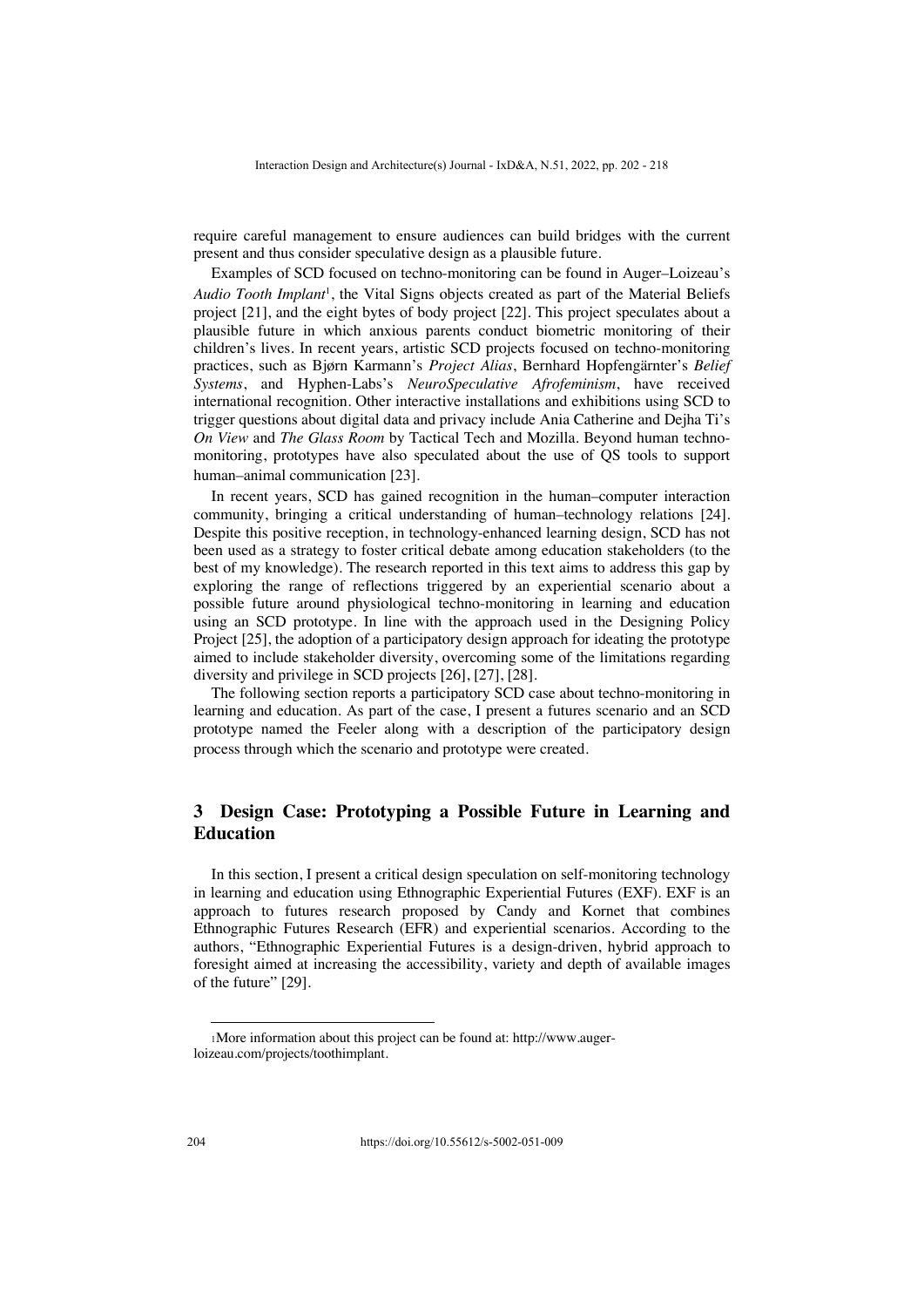EFR provides a socio-cultural lens to elicit and interpret people's images of possible and probable futures as well as their preferences among those visions [30]. The emphasis is less on prediction and more on exploring how people envision the future, with special attention to those preferable futures. EXF builds on EFR to generate experiential scenarios that create multisensory experiences related to possible and preferable futures. Such experiential scenarios are key to inquiry into people's views of what is regarded as possible and preferable in a particular context [31].

As part of this study, an experiential scenario integrating a prototype (Feeler) that monitors physiological data was developed to explore learners' preferred futures related to self-monitoring tools in learning and education. Next, I introduce the Feeler scenario and prototype and describe the participatory process for eliciting these.

#### **3.1 Scenario and prototype**

Based on current trends, various world forecasts (e.g., [32] and [33]) have projected that by 2030 the amount of people experiencing mental disorders will increase significantly. It has been estimated that depression will be the most common cause of disability. To counteract this trend, the 2030 Agenda for Sustainable Development has included mental health as a priority for global development [34].

As part of their efforts to meet global sustainable goals, higher education institutions have initiated campaigns promoting student well-being, encouraging them to develop skills to manage their academic work in a sustainable way. In addition to talks and mentoring services, higher education institutions make tools available for students to aid them during their independent study activity.

One of the initiatives to support student well-being consists of monitoring their physiological states. It is expected that by helping students gain awareness of physiological data, such as their levels of attention and relaxation when studying, they will be better prepared to self-regulate their activity. For this purpose, the university study center offers a tool, named the Feeler, that students can borrow for a period of time to self-monitor their mental states. Students borrowing the Feeler get the support of a study tutor, who introduces them to techno-monitoring and guides them to reflect on their experience using the Feeler.

The Feeler prototype is made of software and a set of external computing devices that guide learners' actions when interacting with the system during a study session (see Fig. 1). The Feeler set communicates with a self-monitoring helmet that collects data about the user's mental states. This information is captured by the helmet as electroencephalographic (EEG) data and translated into attention and relaxation levels. In addition, the Feeler software encourages users to gain awareness of their mental states by asking them to report how attentive and relaxed they were at various moments when using the prototype.

Feeler divides a study session into three key moments: before, during, and after the session. To start a session, learners need to set up the devices and log in to the software. Once the session starts, learners are asked to follow a script consisting of three phases: (1) meditation, (2) study, and (3) play. Each of these phases is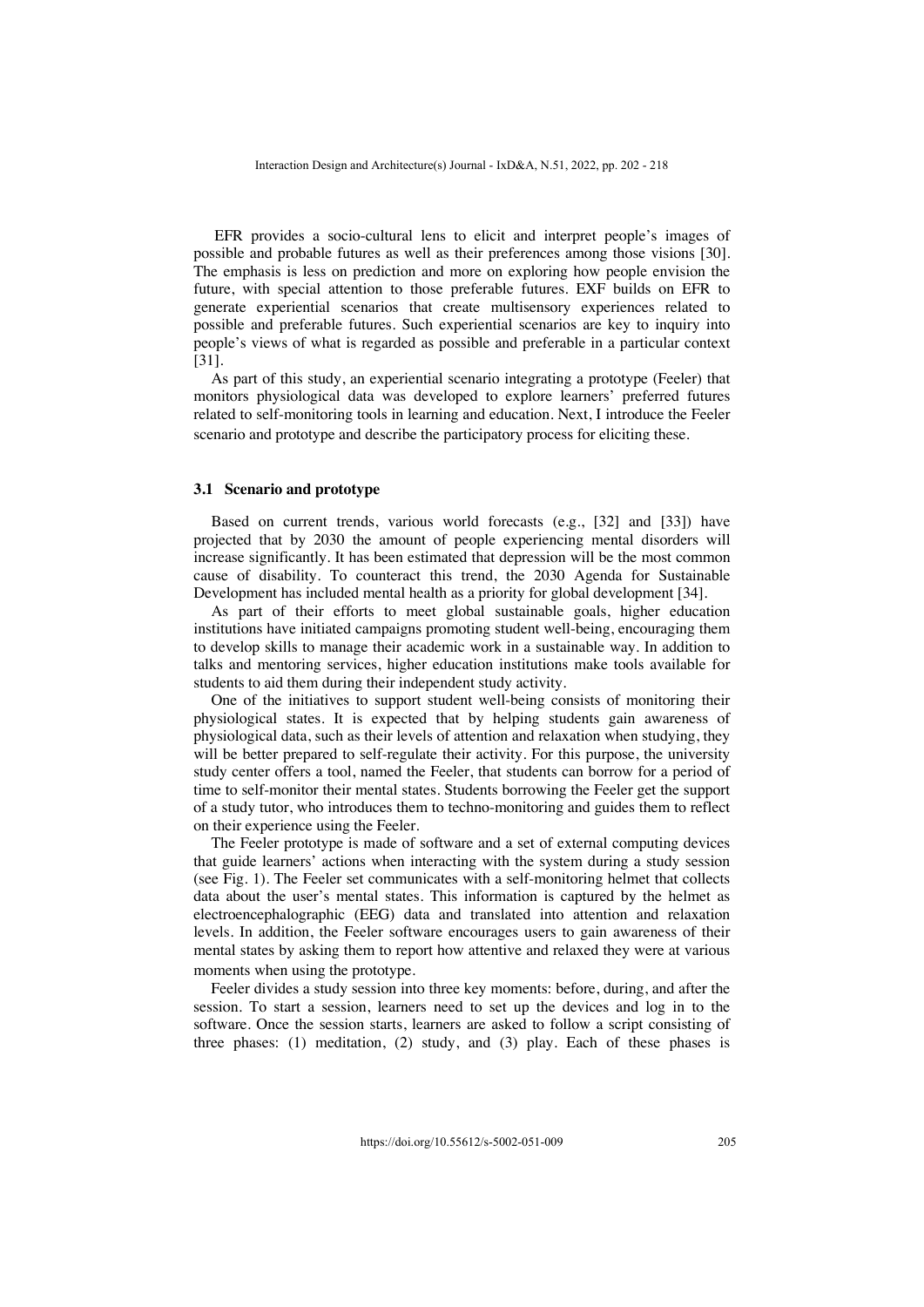associated with a computing device that provides learners a tangible interface that gives them feedback to guide their actions.



**Fig. 1.** A student using the Feeler during a study session.



**Fig. 2.** Visualization of the learner's attention and relaxation levels relating the EEG data with the screen capture of the learner's digital activity.

During the meditation phase, learners engage in a calm breathing exercise for five minutes. The meditation device guides learners' breathing rhythm through visual feedback. Once the time is over, the pulsating light fades out, and the device vibrates. After meditating, learners conduct independent study work using their computer. The time set for this activity is 20 minutes. When learners' attention and relaxation levels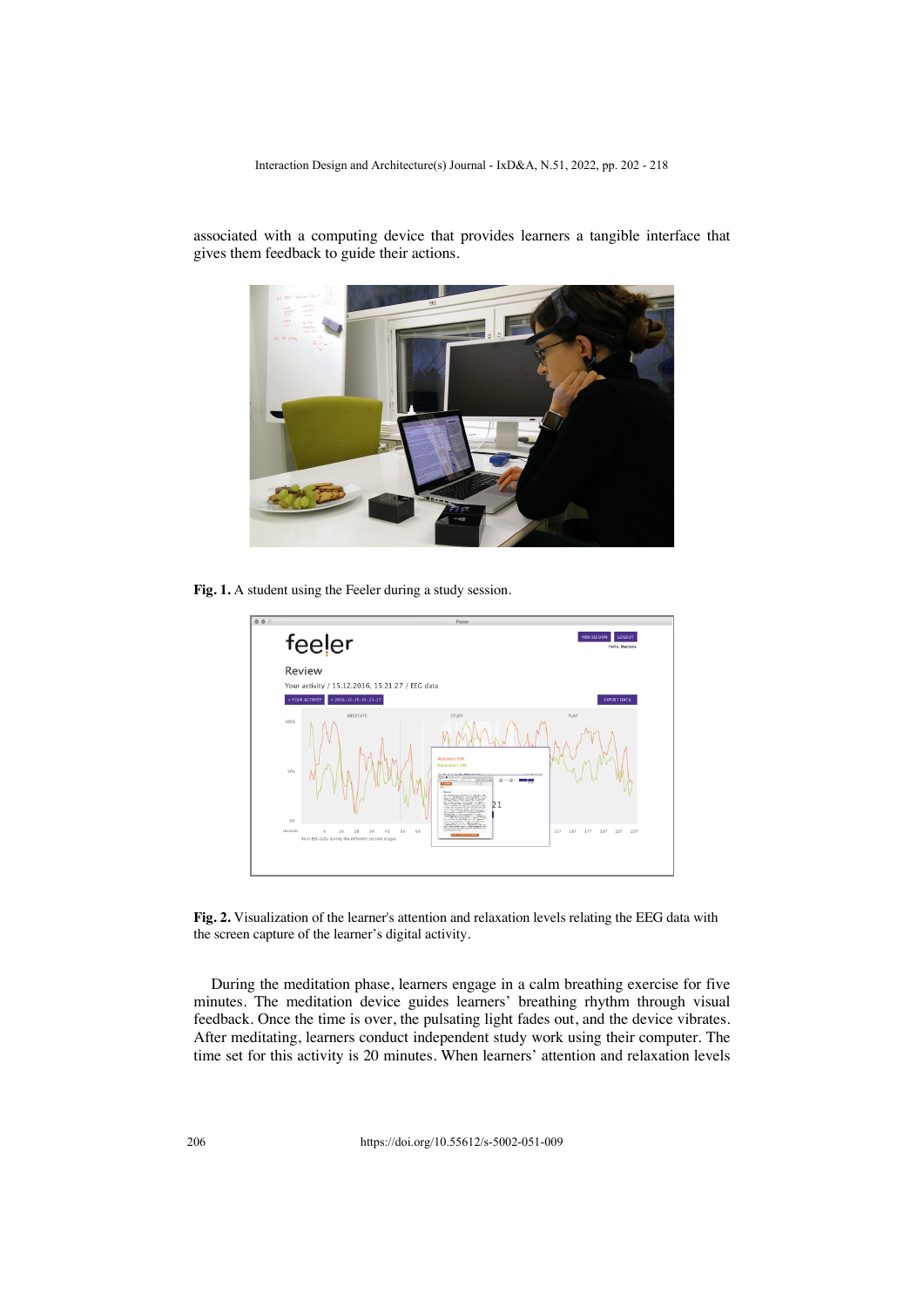surpass certain thresholds, the Feeler app takes a screenshot of their digital activity. The study device light grid illuminates as the time passes. Once 20 minutes have passed, the study box vibrates, and a version of the Simon electronic game activates in the third box. This game consists of repeating a sequence that increases one step every time learners repeat it correctly. The steps are displayed through lights and audio. When learners make a mistake, the Feeler app activates again, and they are invited to self-assess by rating their satisfaction level (satisfied, neutral, dissatisfied) and estimating how attentive or relaxed they were (in a scale from 0 to 100%) when meditating, studying, and playing. After submitting the self-assessment questionnaires, learners can examine the data from their last session as well as from previous ones in the Feeler app visual dashboard (see Fig. 2).

#### **3.2 Process**

The EXF process identifies four main phases: Map, Multiply, Mediate, and Mount. The process is described as circular, susceptible to iteration since the experiential scenarios generated might trigger additional views on possible futures [29].

The Map phase consists of identifying people's images about the future, focusing on the probable, the preferred, the non-preferred, and a combination of them. Identifying the stakeholders to work with and defining the ways in which the visions of the future would be elicited are key mapping tasks. In this study, as part of the process of creating a techno-monitoring experiential scenario in a learning context, rapid ethnography using participant observation, user interviews, and focus groups were conducted to explore the perceptions of diverse education stakeholders (see Table 1). During this phase, qualitative data on the participants' experiences were collected through cultural probes and a co-design game representing the journey that users of self-monitoring technologies undertake (see [35]). This work yielded insights on several key aspects, such as people's positive perceptions of self-monitoring, their appreciation of solutions that might help them cope with stress and anxiety, as well as managing time and balancing work and study with personal life.

Building on the findings from mapping, the work during the Multiply phase focuses on producing alternate images about the future that challenge or extend the current thinking. As Candy and Kornet note, this work can be done in collaboration with the research participants [29]. In the context of this research, a participatory approach was adopted through co-design workshops in which participants were invited to ideate tools that collect and visualize learners' data (see Fig.3). Many of the participants' ideas focused on monitoring and visualizing data about learners' sleep, study, and physical activity. During this phase, stories, scenarios, and personas were also produced to expand the range of views about the future of techno-monitoring in education contexts (see Table 1). The outputs of this phase helped to portray additional views about techno-monitoring futures, which included participants' concerns about data ownership and privacy as well as their interest in diversifying the types of data collected and the forms of self-monitoring aided by digital tools. For instance, most of the participants' prototypes focused on visualizing data such as activity type, duration, and feelings. When sharing their ideas with others, the participants emphasized the importance of recognizing users as owners of their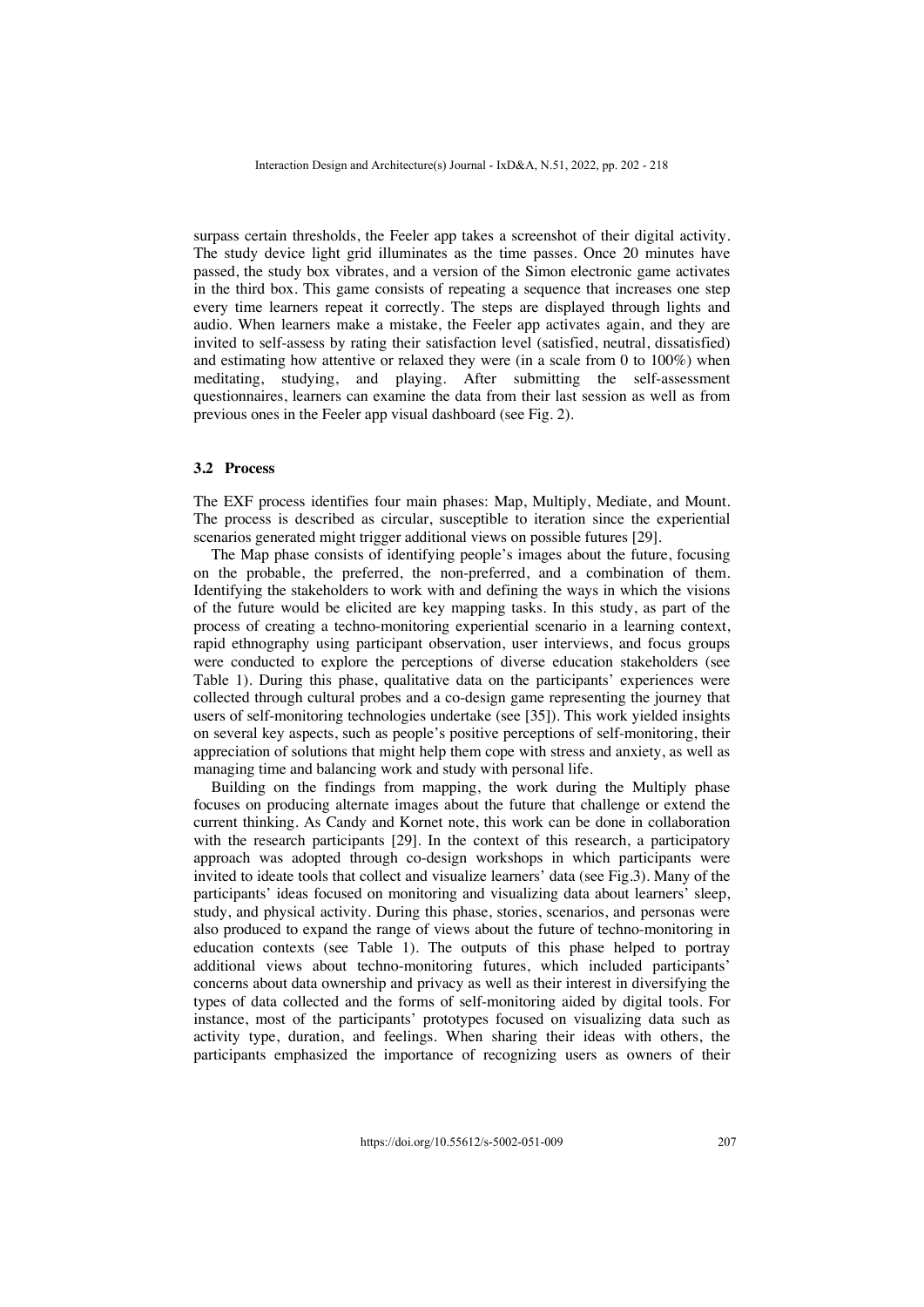personal data, allowing them to create their own meanings, and avoiding assuming that they would be interested in sharing their data digitally through social media. These ideas had strong implications for the definition of the Feeler scenario and prototype. For example, based on the participants' inputs, the design of the Feeler does not analyze the data for the user or set goals or make recommendations. The participants' concerns about privacy motivated the decision to not include features for sharing users' data through social media by default. In addition, it was decided that data would be stored locally instead of on the cloud, as many services do.

Mediation refers to translating the ideas about the future produced during the Map and Multiply phases into material expressions that enable people to experience a particular view of the future through tangible, immersive, visual, or interactive representations. In the design case presented, the data collected through the co-design workshops was used to inform the creation of mock-ups and prototypes representing a particular vision of the future. As a result of this work, the critical speculative design prototype named Feeler was produced (see Table 1). The naming of the prototype was inspired by participants' emphasis on supporting awareness of "invisible data." The final name was selected by education stakeholders (students, educators and researchers) through voting.

The Feeler was a central element of an experiential scenario showcasing an extreme case of techno-monitoring in an education context (see the following sections for a description of the scenario and the prototype). Building on the information obtained during the Map and Multiply phases, the prototype collected data to help students reflect about their study activity and lifestyle. In this sense, the Feeler built on students' views regarding what a desirable future about techno-monitoring in education might look like.

After designing the experiential scenario, the next step is to Mount, making it possible for people (those taking part in the previous phases and/or others) to become immersed in the scenario. At this point, ensuring a plausible look and feel of the experiential scenario is key to allowing the participants to have an authentic experience of the hypothetical future presented. The extent to which the context of encountering the experiential scenario is scripted might vary, ranging from highly scripted situations to guerilla situations. In this phase, ensuring the Feeler prototype was functional and had the look and feel of existing Quantified Self products available in the market was important to enable participants to have a "real" experience of how a possible future might feel. For this, identifying a suitable situation in which the Feeler prototype could be used was fundamental to communicate to the participants that Feeler was part of a possible future (see Table 1). As part of the actions to advertise the Feeler, demo sessions were organized and a website presenting the product was produced, using a similar style and tone to commercial products with which students might already be familiar.

Finally, analyzing the scenario's impact on people is key for determining which futures might be considered possible and desirable. This phase can be considered as part of the iteration work (in fact, Candy and Kornet refer to this work as Map2 [29]). To capture the participants' reflections and reactions to the experiential scenario, methods like interviews and observations might be used. In the context of this study, two experiential scenarios using different versions of the Feeler prototype (v.1.0 and v.2.0) have been developed. In both cases, graduate students experienced the scenario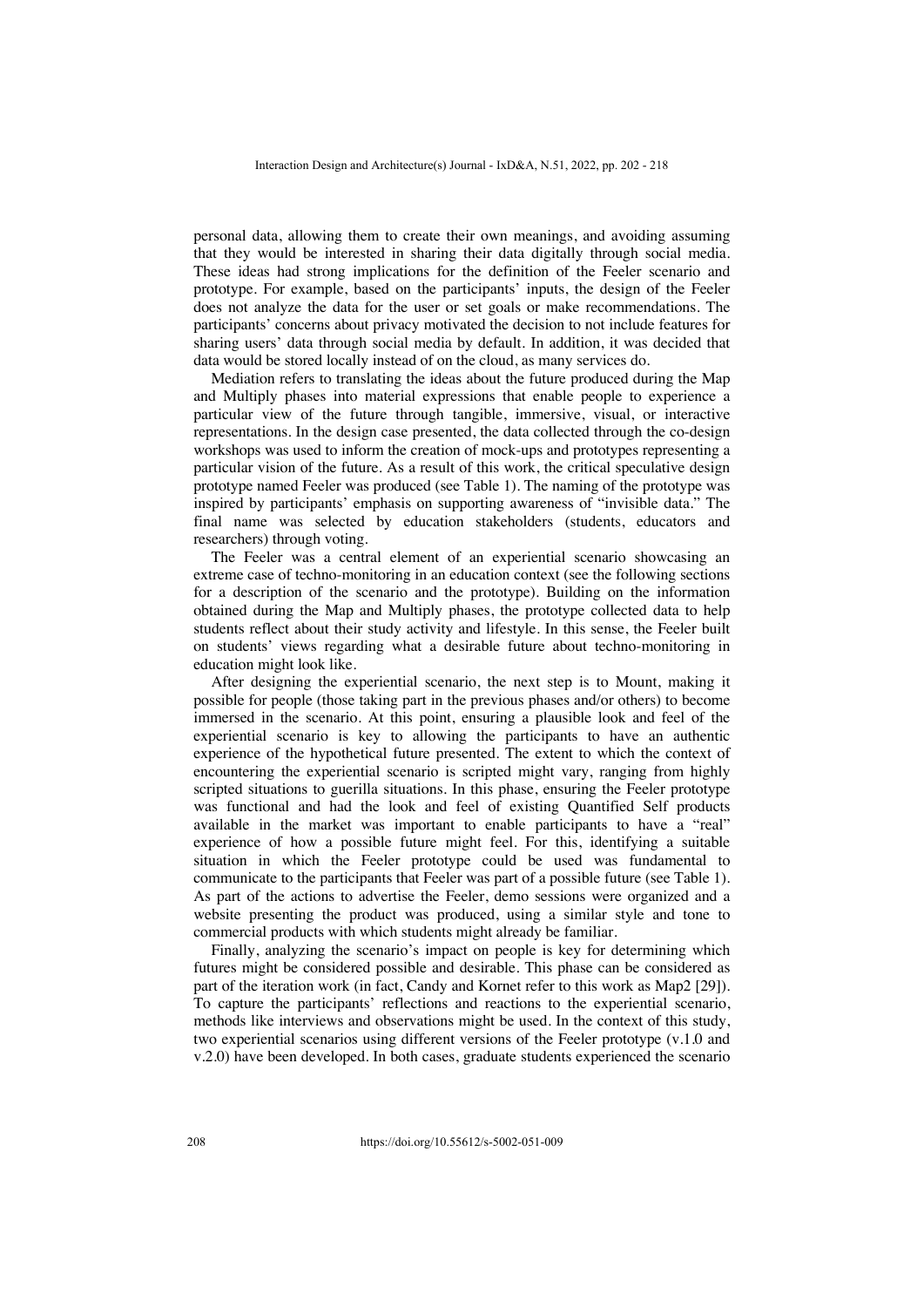and the tool. The feedback provided about version 1.0 informed the iteration work that materialized in the Feeler prototype v.2.0. For example, based on the feedback provided on Feeler v.2.0, the last box was transformed into a memory game. In this article, I share the results of the analysis of the experiential scenario using the Feeler v.2.0 critical speculative design. As indicated in the section describing the research, the participants' feedback on v.2.0 was collected through interviews (see Table 1). The next section presents and discusses the findings using a narrative approach.

**Table 1.** Description of the EXF process about techno-monitoring futures in learning and education.

| Phase    | Methods and Instruments                                                        |
|----------|--------------------------------------------------------------------------------|
| Map      | Semi-structured interviews with students and subject                           |
|          | experts $(n=10)$ .                                                             |
|          | Field observations in physical education and learning                          |
|          | environments.                                                                  |
|          | Literature review.                                                             |
|          | Three focus groups with graduate students $(n=15)$ .                           |
|          | Questionnaires shared with graduate students $(n=15)$ .                        |
| Multiply | Three participatory design workshops with graduate                             |
|          | students $(n=15)$ .                                                            |
|          | Design concepts.                                                               |
|          | Proto-personas.                                                                |
|          | Design scenarios and use cases.                                                |
|          | Three presentations and feedback sessions on design<br>concepts and scenarios. |
| Mediate  | Four mock-ups and two lightweight prototypes.                                  |
|          | Production of two functional prototypes (Feeler v.1.0)                         |
|          | and $v.2.0$ ).                                                                 |
| Mount    | Feeler v.1.0 test with graduate students $(n=6)$ .                             |
|          | Feeler v.2.0 tests with graduate students $(n=6)$ .                            |

# **4 Research**

#### **4.1 Participant Recruitment and Setting**

Six university graduate students agreed to take part in the experiential scenario using the Feeler prototype v.2.0. Participation was voluntary, and the students received information about the study and their rights as participants before providing informed consent. In the consent form, students agreed to use the Feeler for 30 minutes, once a week, for three consecutive weeks in a dedicated space for independent study at the university. During the sessions, the participants worked on their master's degree dissertations.

The participants had diverse countries of origin, were fluent in English, and they were between 25 and 33 years of age. Most of them were familiar with digital tools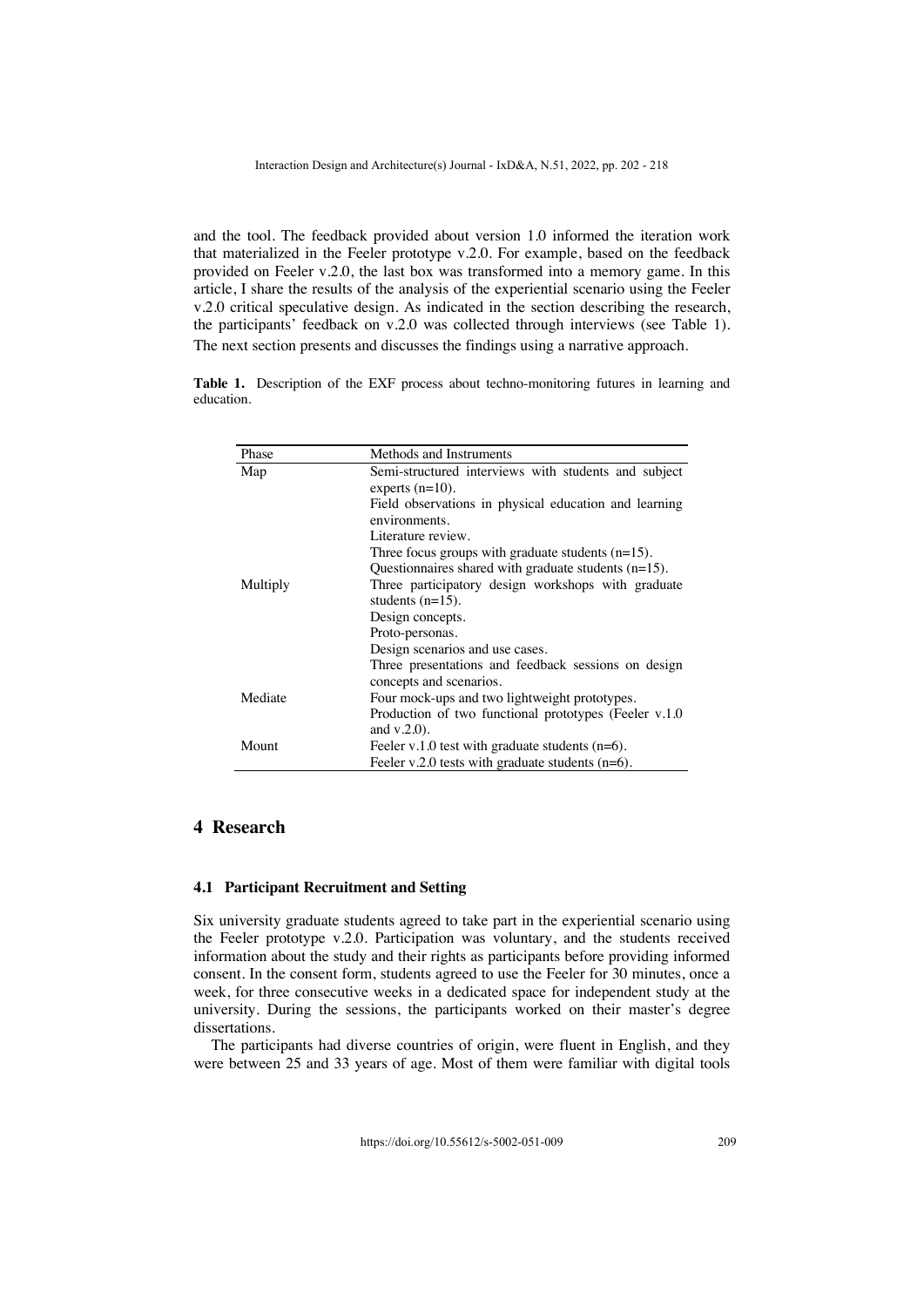for self-monitoring and reported high levels of motivation to work on their dissertations.

#### **4.2 Data Collection and Analysis**

This study follows a qualitative approach to study learners' experiences using techno-monitoring in their study work. Semi-structured interviews were conducted after each session. Each interview focused on the participants' immediate experience using the Feeler and lasted between 30 to 40 minutes. In addition to the individual interviews, the participants joined a focus group session one week after their last session using the Feeler. In these sessions, the participants shared their reflections on aspects connected to the role of techno-monitoring for self-knowledge, self-control, and behavior change as well as how much they trusted the data captured by the system. All the sessions were audio recorded and analyzed using a narrative inquiry approach [36].

In this analysis, the participants' narrations have been considered as stories to reflect upon [37], [38] which enable a deep understanding of the students' experiences with techno-monitoring in learning and education. The meaning-making processes in which learners engage when looking at the data captured by a monitoring tool such as the Feeler are regarded as stories that convey discourses about learning, monitoring, data and well-being. Following this view, in this study I have used narrative analysis as a sensitizing concept to explore the collective interpretations and constructions triggered by a speculative critical design artifact.

The data analysis process can be divided into two stages: first, a thematic analysis in which main themes are highlighted [39], and second, a process of narrativebuilding in which the participants' stories are examined in relation to broader discourses [40]. During the first stage, the participants' audio recordings (11.5 hours in total) were analyzed using qualitative analysis software (Atlas.ti, v. 8.1.3) to identify key themes. The identification of themes emphasized the "what" [39]. Thus, the focus was on recognizing key issues that were recurrent in the participants' stories. This process was conducted in collaboration with another researcher, who also coded the data independently. Each round of analysis was followed by a discussion of the coding disagreements. This process was repeated twice until the level of agreement was considered acceptable (intercoder agreement=.97).

During the second stage, I apply cuts in the data to map stories that connect with broader narratives, revealing "the discursive context within which participants' stories were enmeshed" [40]. Next, I introduce three stories generated through participants' interactions with the speculative critical design prototype and discuss them in relation to existing societal patterns of meaning.

#### **4.3 Findings and Discussion**

The stories I present here are not intended to be exhaustive. In fact, many other stories can be found in the participants' reflections. The ones shared in this text have been selected because they capture the complex and paradoxical relations that techno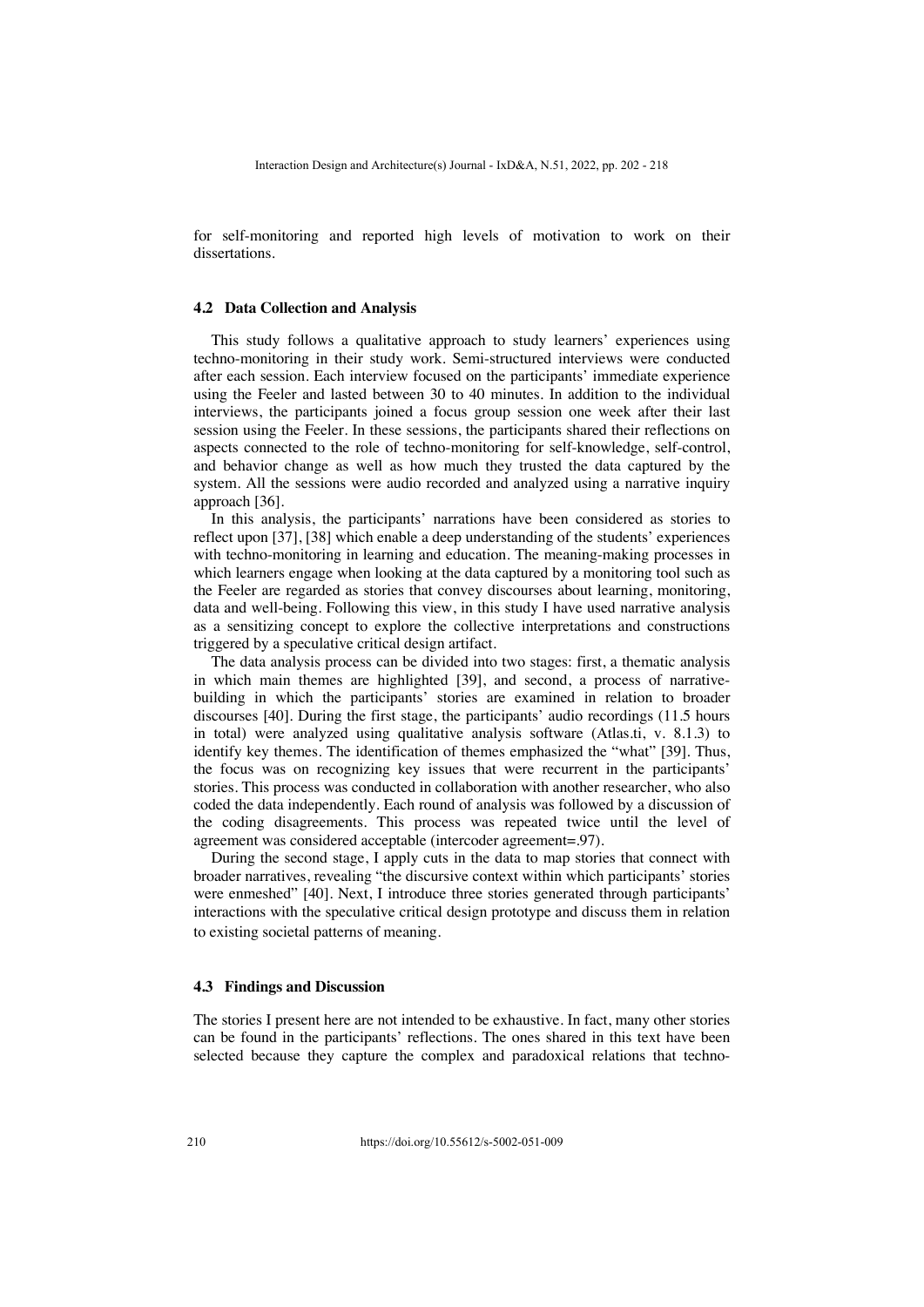monitoring practices in learning and education create. I feel that these stories reflect key critical speculations about techno-monitoring in learning and education.

#### **Story 1. A Matter of Trust: Lived Experiences versus Automatically Generated**

**Data .** "The problem is, you know, what your perception of being relaxed and you being relaxed, your brain being relaxed seems to be different. So, that's where the gap is, you have to either trust the machine or trust your own instincts, you know. My instincts said that I was super stressed when I was playing the game, but the data said that I was super relaxed!" (participant 1, focus group interview).

When the participants accessed a session's visual dashboard, they saw a comparison between the data captured by the EEG device and their own impressions reported in the assessment questionnaire completed at the end of the session. Quite often, the feedback provided by the system differed from the participants' self-reports. These contradictions caused confusion and triggered participants' reflection on how the EEG data captured by the sensor were translated into attention and relaxation. For instance, the following quote summarizes the participants' confusion regarding the interpretation of the values: "What does it mean, what Feeler means by me feeling relaxed?" (participant 4, session 1). Moreover, the interrelation between the states labeled as attention and relaxation was not clear. As one of participants expressed, "sometimes [it] is quite difficult even to separate both of them [attention and relaxation] when doing a skilled activity (...), so just defining it, this is relaxation state, this is attention state entirely is quite a bit tricky" (participant 3, focus group interview).

Because the algorithms used by the helmet collecting the EEG data were closed, the participants were not able to understand how their attention and relaxation levels were calculated: "I found it very contradictory because I thought, maybe if I pay more attention, I would be more stressed, but in some instances, it was just the opposite. So, I'm not even sure how these two terms are even related to each other. It may be mutually dependent or not, so that's something that one can find out" (participant 1, focus group interview). Throughout the sessions, the participants engaged in a reverse engineering exercise in an attempt to deduce how the system worked.

While the participants' curiosity was high, for some of them the initial excitement gradually converted into skepticism. The opacity of the proprietary algorithms placed them in a paradoxical position since they were expected to believe in the data-based science behind the algorithms without the possibility to understand the process. Still, four of the participants trusted the results based on the EEG data: "I'm actually surprised with the relaxation thing, I perceived myself as being too tense when I was researching, but I realized that I was not that tense. I think it was actually positive to see it happening or see it being measured" (participant 3, session 2).

This story showcases some of the challenges and even paradoxical situations that learners face when dealing with automatically collected data records. The participants' reactions when interacting and reflecting on the speculative critical design prototype revealed issues related to agency and empowerment in technomonitoring systems, such as the extent to which students have agency in the technomonitoring systems implemented in education contexts and how students can become empowered in opaque systems that are based on proprietary algorithms.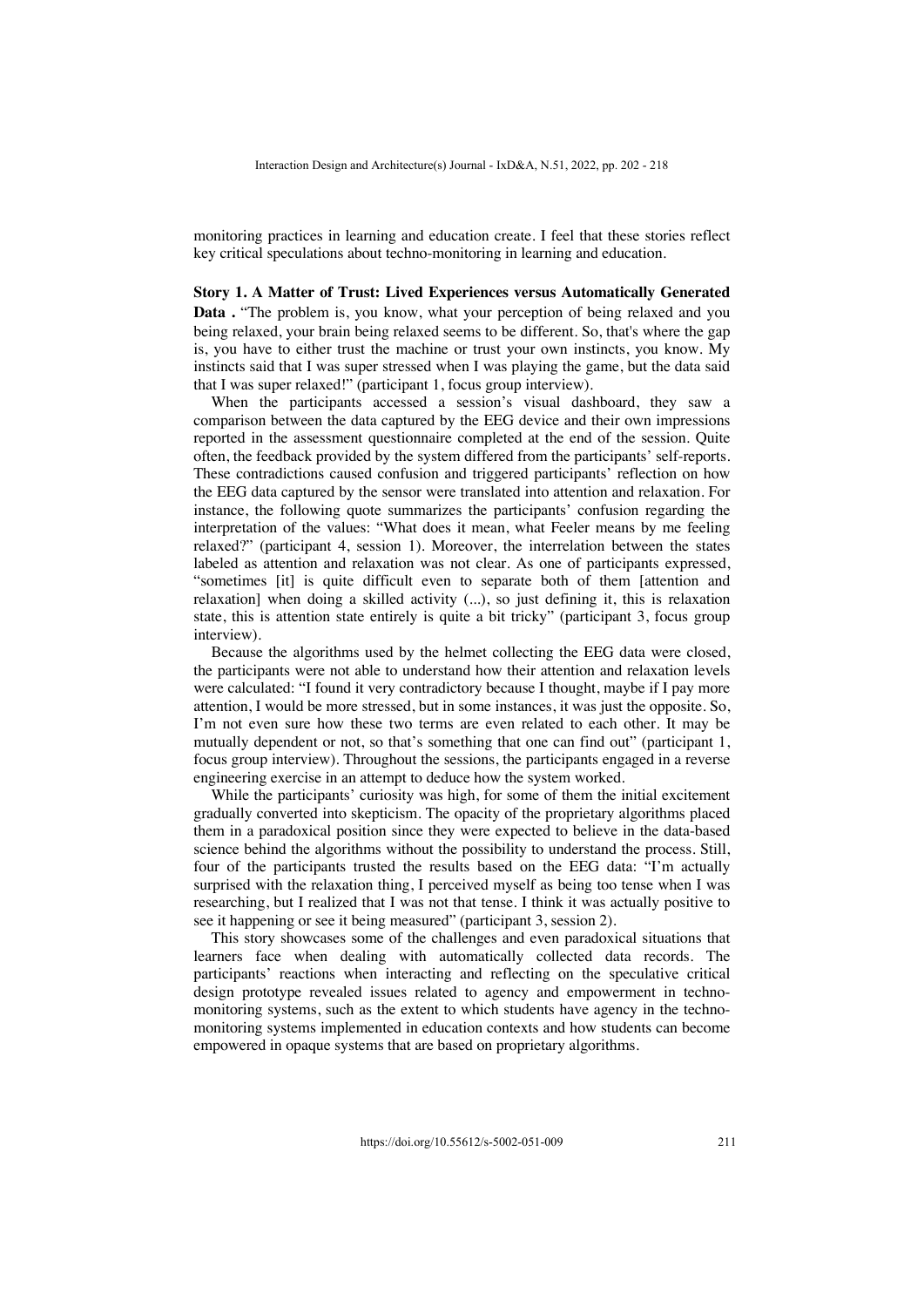Opaque or "black box" algorithms are frequently used in Information Technology (IT) systems deployed in diverse areas of society [41]. From a design and usability perspective, researchers have warned that failure to consider human aspects in IT systems might cause distrust, alienation, and even rejection by those who are expected to benefit from the tools [41], [42]. As presented in this story, the participants felt confused because they could not understand how the system defined and calculated their levels of attention and relaxation. For them, as for any user of the EEG proprietary algorithm used in the Feeler, it was not possible to know whether the sensor or the algorithms were introducing any bias. In education systems, algorithms are increasingly used for decision-making (e.g., in grading). As recent incidents involving algorithm-grading systems have shown, algorithm-based decision-making systems might support inequalities, as they are not free from biases [43], [44].

While the experiential scenario presented through the Feeler was in a hypothetical future (to the best of my knowledge, no formal education institution uses EEG sensors to monitor students' levels of attention and relaxation when studying on a regular basis), the questions and reflections expressed by the participants could be applied to other techno-monitoring practices, such as LA. In fact, students' dilemma regarding accepting the EEG data analysis over their own assessment of their levels of attention and relaxation during the session relates to studies questioning the use of LA in education, as they might foster student disempowerment by making them passive and dependent [45], [46], [47]. From this perspective, data collection practices in formal education need to be examined and problematized to assess the opportunities and risks such practices pose to students as well as to other education actors.

**Story 2. Building Objective Truths through Data** "It's [decrease of attention when switching tasks] raising interesting thoughts for me, about this for example, doing some continuous work for a long time (...). It is strange because I felt I had felt this first, or like I was addressing this consciously sometime during last year or two that it is good for me, for example, to read a book in a continuous manner for a few hours but (...) I do something so rarely continuously for few hours that I think it is crazy (...). So, I think that brings that more strongly. And now I feel like scientific data is baking it up" (participant 4, session 2).

For the participants, it was easy to accept the data readings that aligned with their own impressions, but they felt hesitant to reject some of the system readings. In fact, during the same interview the same participant said, "Is everyone so skeptical in the first session?" (participant 4, session 2).

Quantitative data were understood as scientific evidence. In some cases, the participants referred to the data as an entity with agency. The expression "the data said that I was…" (participant 1, focus group interview) exemplifies the aura of credibility that surrounded "scientific data," even if the participants had no means to assess the validity of such data. The implicit credibility attributed to the data led some participants to adjust their self-assessments to match the system calculations. The following quotes exemplify some of the participants' adjustment strategies: "I somehow kept in mind that the last time I was very far, so this time I decided to go lower with estimations (laughs)" (participant 4, session 2); "I learned from the previous data, the previous EEG data, (...) that what I think about how much I think I paid attention, actually I'm not paying that much attention" (participant 1, session 2).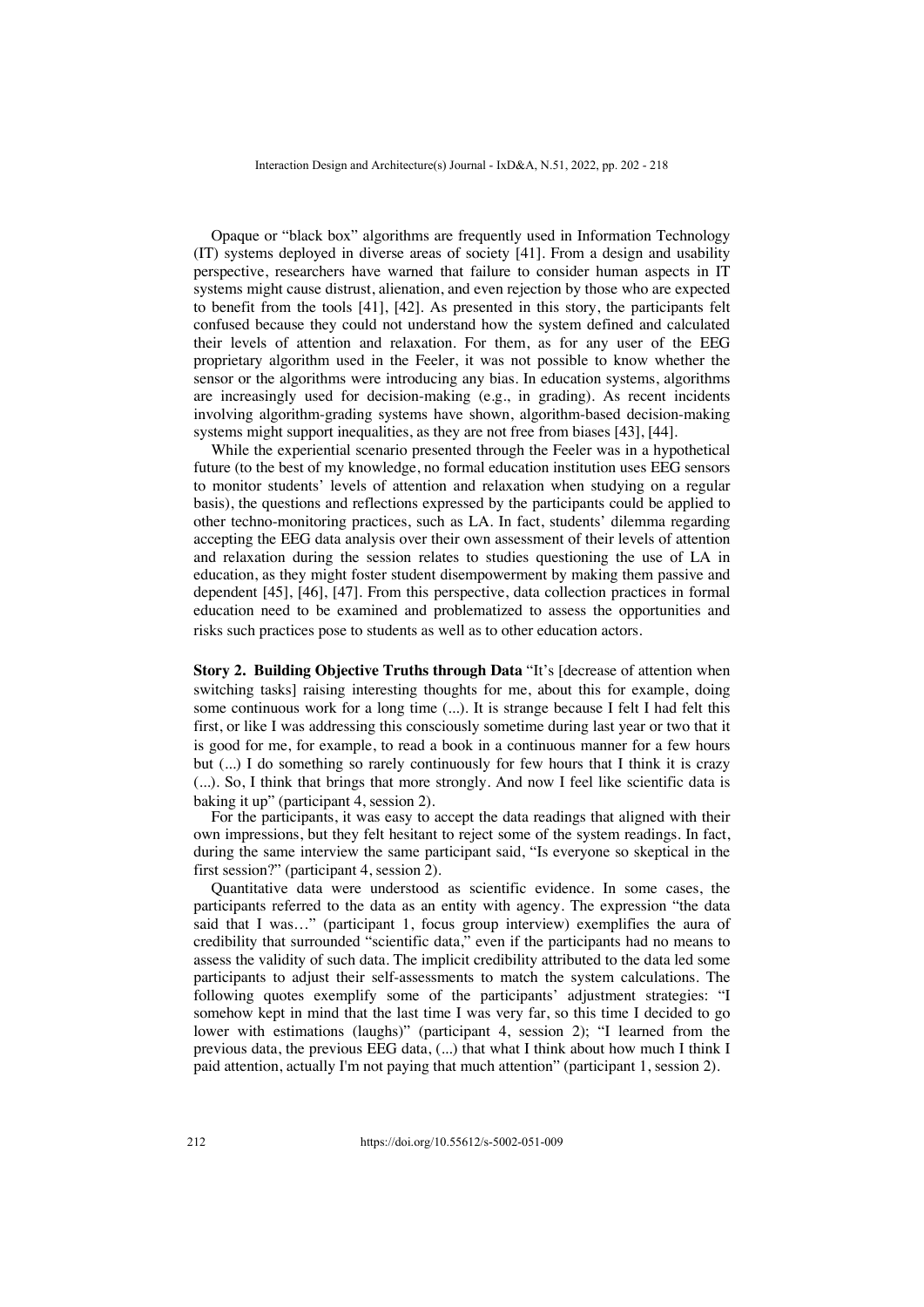In the focus group interview, after using the Feeler for three weeks, the participants discussed some of the meanings attributed to technology and data from a critical perspective. "Because it is a technology and it has these data so it has this feeling of something very hard, like hard data and science and so on, but I feel it is ultimately not, at least from my experience so far, because there are these very basic questions that we were talking like what does it mean for the machine that's relaxation and attention? What does it mean for me?" (participant 4, focus group interview).

In this case, the story describes the participants' struggles in dealing with data, which they understood as scientific evidence. While critics of the empiricist epistemology have warned that data are constructed, popular discourses presenting quantitative data as neutral still prevail [47]. As some authors have highlighted, it is possible to identify a cultural narrative around datafication characterizing these processes as objective, certain, and impartial, in opposition to subjective human judgments and biases [48].

The trend of datafication has also reached the education domain [49], [50]. In education, data collection practices and analytics are used to improve education system management, resulting in higher levels of accountability [50] as well as supporting adaptation and personalization informed by evidence [2], [51]. However, as several scholars have argued, the datafication of education systems has also introduced inequalities as well as intensified managerialism and dataveillance practices [47].

The word "dataveillance" alludes to the collection of information in the form of data [52]. Such data-based forms of surveillance have expanded as more digital data have been made available in different spheres of life [53]. As with self-monitoring devices like the Feeler, individuals might voluntarily engage in dataveillance practices [54]. Yet, individuals' level of knowledge and consent about what data are collected and their uses might vary [55]. As portrayed in this story, the normalization of dataveillance as a cultural phenomenon makes it challenging for individuals to resist and be critical toward these practices.

**Story 3. A Brave New World Based on Tecno-Monitoring** "I thought that happiness it's also like a key part of well-being and that eventually that will help you to kind of, you know, be more productive" (participant 1, focus group interview).

A common selling proposition of products based on techno-monitoring is that they contribute to well-being, which is paired with efficiency and productivity. According to this premise, individuals need to engage in self-improvement to reach the desired level of well-being. While self-improvement was not mentioned when introducing the Feeler, the participants took for granted that this device would help them improve their productivity when doing academic work. As one participant expressed, "I would give it a couple of weeks to see if helps me improve at what I do" (participant 2, session 1).

Beyond techno-monitoring, the expectation for self-improvement has also become ingrained in formal education. As one participant recognized, using the Feeler connected with this expectation in a tacit way, even though there was an actual choice: "The game reminded me (…) of this kind of challenges in school that I thought: oh, I need to improve myself or I need to be very good at this kind of, you know, things. And then I thought: but I don't have to" (participant 4, session 1).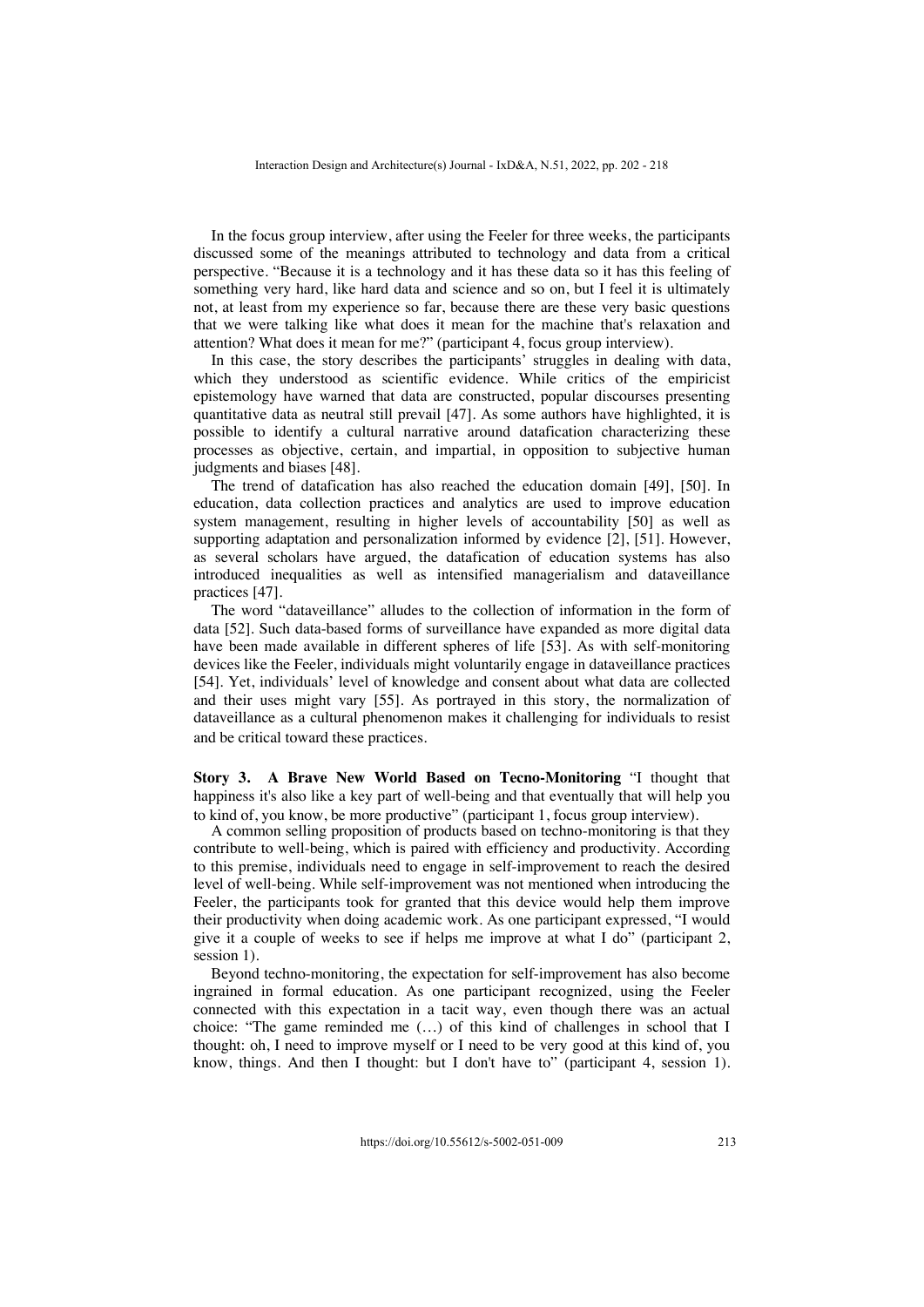Resisting the logic of continuous improvement required taking a moment to think and decide what was really necessary.

Using time effectively and being productive were assumed as the correct approach, to the extent of feeling bad for "wasting" time. One participant synthesized his high levels of self-demand as follows: "I always keep myself on work, you know? I'm kind of a workaholic. When I don't work, I feel kind of guilty, you know, that I've wasted so much time" (participant 1, session 1). Through the data captured by the Feeler system, the participants were able to reconstruct the moments in which they felt more focused and productive: "I feel that today's session I was the most focused on the task and I was able to do it properly" (participant 2, session 3).

The pressure for efficiency was also transferred to the tool. Thus, any benefits derived from the use of the Feeler should happen quickly. "If it doesn't work in a couple of weeks, if I don't see any real shift for me, then I will stop using it" (participant 2, session 1). The pressure for immediate changes is part of the social discourses celebrating speed and productivity and is also prevalent in cognitive work. Even though the Feeler presented a speculative design scenario about a possible future, for some of the participants that future was already present, meaning that the values that were attributed to techno-monitoring practices with the Feeler can be easily related to the neoliberal paradigm.

In learning and education, neoliberal ideas materialize through evaluation, which allows comparison between learners. When using the Feeler, the participants wished to compare their data with others: "Are people also more attentive than relaxed?" (participant 4, session2). The participants' requests to know how others were doing were a strategy to interpret the data. After all, numbers without a context had little meaning.

This story describes how particular subjectivities are produced through technomonitoring and datafication practices. The participants' assumptions and expectations regarding how Feeler would support their academic activity highlight particular modes of governing the self that align with the neoliberal agenda [56]. As several authors have argued, techno-monitoring might be considered part of neoliberal politics based on measurements in which ideals related to well-being and productivity are actively defined [57]. In this context, individuals are encouraged to develop an entrepreneurial understanding of self, linked with self-improvement and personal growth, that emphasizes emotional self-regulation [58]. In fact, as can be observed in user groups based on techno-monitoring such as the Quantified Self community, one of most common motivations for engaging in self-monitoring is self-optimization [65]. Whether people engage in techno-monitoring for self-optimization or for other purposes like self-exploration or self-discovery, self-monitoring with digital tools is usually a highly individualistic practice [60].

According to Bradbury, neoliberalism should be regarded as a social and cultural configuration that goes beyond the economic system. In formal education, studies have claimed that the cultivation of neoliberal subjectivities can be traced to schooling practices. [62]. Higher education is not exempt from discourses that foster individual gain and self-regulation, attributing to individuals the responsibility for their successes and failures, without questioning the socioeconomic systems of advantage and disadvantage in which universities and individuals are inscribed [63].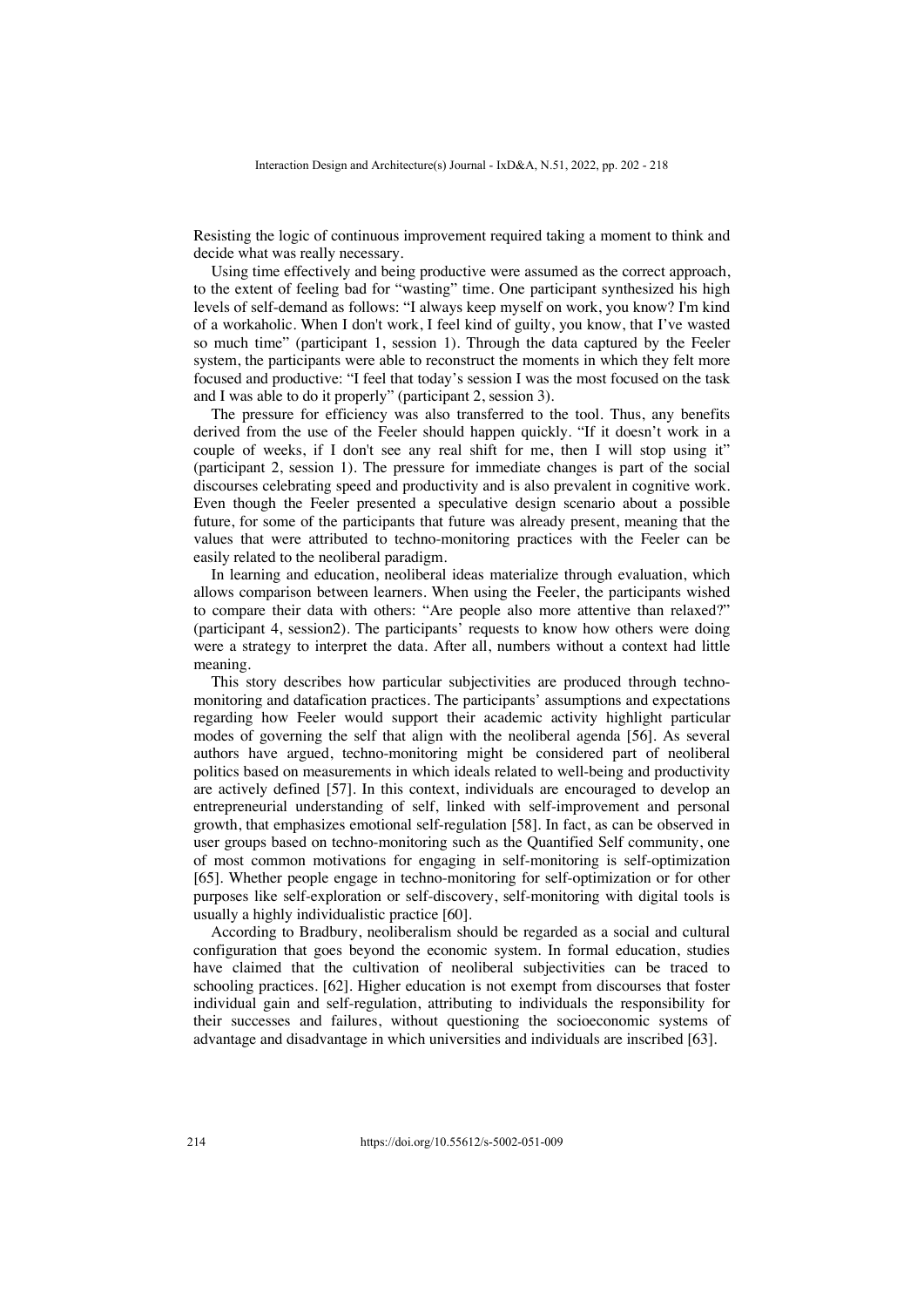While techno-monitoring might be regarded as an opportunity to support student well-being by helping them better manage their academic activity, it is challenging to disconnect techno-monitoring practices based on datafication from the neoliberal value system, as the stories show. Considering this, the adoption and implementation of techno-monitoring practices in formal education is a sensitive matter that requires public discussion and democratic participation by diverse stakeholders, especially those who are disadvantaged and socially excluded.

# **5 Conclusion**

In this study, a SCD prototype has been created to support students' embodied experiences of a possible future in which physiological techno-monitoring is a regular practice in learning and education. Students' perceptions about this possible future have been captured in the form of stories, which have been discussed in connection with broader narratives.

While the stories presented in the article are not exhaustive, they synthesize reflections about students' agency and empowerment, the constructed nature of data and the normalization of dataveillance, as well as the reinforcement of neoliberal subjectivities in techno-monitoring practices. Considering the increasing datafication of formal education, I believe the adoption of speculative critical design has contributed to supporting critical reflection among students, teachers, and education stakeholders regarding the deployment of techno-monitoring in education.

The adoption of a participatory approach in the Feeler design process helped to identify students' imaginings about techno-monitoring and trigger rich and complex reflections through the SCD prototype. Using the students' views to inform the design of the experiential futures scenario and the prototype enabled the creation of a powerful possible future, which is simultaneously disturbing and attractive. It is worth highlighting that while the Feeler scenario and prototype portrayed what students initially considered as a desirable future, the stories presented in this study challenge and even contradict the anticipated impact of deploying techno-monitoring in education.

While further studies are needed, I would argue that the active participation of learners in the design process was critical for creating compelling experiences among the students who later used the SCD prototype. Considering the results of this study, I conclude that participatory SCD has great potential to support the democratic transformation of learning technology by triggering public debate around possible futures.

The next steps include the co-design of further SCD prototypes exploring alternative futures about techno-monitoring in teaching and learning. As part of the work toward the democratization of learning technologies, it is also necessary to engage designers and developers of learning technologies in the creation of experiential prototypes based on emerging technologies in education to trigger discussion about desirable futures in learning and education.

**Acknowledgments.** My warmest gratitude to the students who participated in this research. Special thanks to the Learning Environments research group (Aalto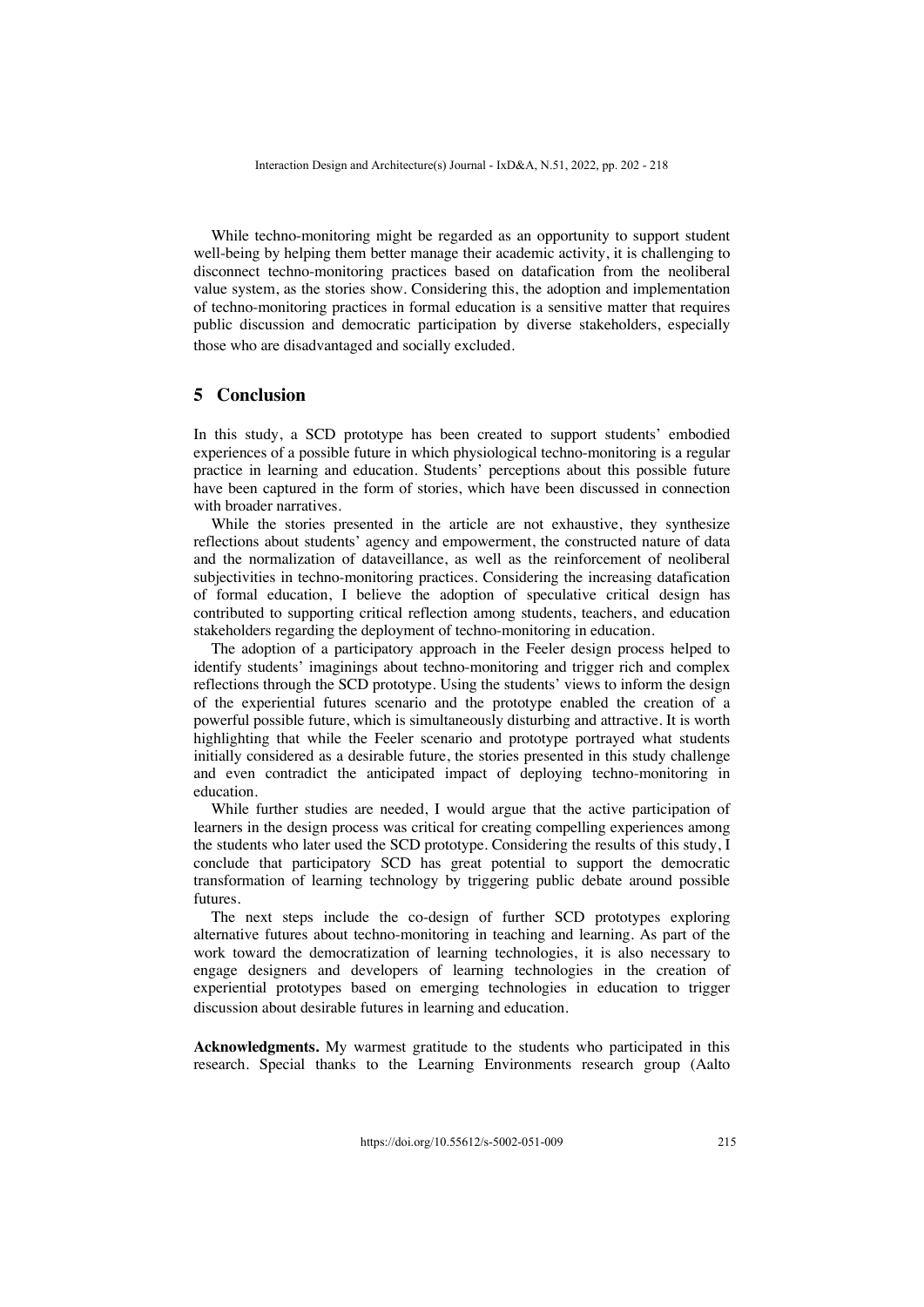University) in which the data collection actions where conducted and the team members who contributed to the prototype design and development (N. Pöllönen, R. Frías, J. Aldunate and J.F. González). The writing of this research paper has been conducted in the context of the GenZ project, a strategic profiling project in human sciences at the University of Oulu. The project is supported by the Academy of Finland (grant agreement No. 318930, Profi4) and the University of Oulu.

## **References**

- 1. Rapp, A., & Cena, F. (2014). Self-monitoring and technology: challenges and open issues in personal informatics. In International Conference on Universal Access in Human-Computer Interaction (pp. 613-622). Springer International Publishing.
- 2. van Harmelen, M., & Workman, D., 2012. Analytics for Learning and Teaching. CETIS Analytics Series, 1(3).
- 3. Becker, S. A., Cummins, M., Davis, A., Freeman, A., Hall, C. G., & Ananthanarayanan, V. (2017). NMC horizon report: 2017 higher education edition. Austin, Texas: The New Media Consortium.
- 4. Becker, S. A., Huang, R., Liu, D. J., Gao, Y., Cummins, M., Hall, C. G., & Shedd, L. (2017). 2017 NMC technology outlook for Chinese higher education: A horizon project regional report. Austin, Texas: The New Media Consortium.
- 5. Becker, S. A., Cummins, M., Freeman, A., & Rose, K. (2017). 2017 NMC technology outlook for Nordic schools: A horizon project regional report. Austin, Texas: The New Media Consortium.
- 6. Dhawan, S. (2020). Online Learning: A Panacea in the Time of COVID-19 Crisis. Journal of Educational Technology Systems, 49(1), 5–22.
- 7. Eynon, R. (2015). The quantified self for learning: critical questions for education. Learning, Media and Technology, 40(4), 407-411.
- 8. Schneider, J., Börner, D., Van Rosmalen, P., & Specht, M. (2015). Augmenting the senses: a review on sensor-based learning support. Sensors, 15(2), 4097-4133.
- 9. Facer, K. (2016). Using the future in education: Creating space for openness, hope and novelty. In The Palgrave international handbook of alternative education (pp. 63-78). Palgrave Macmillan, London.
- 10. Amsler, S., & Facer, K. (2017). Contesting anticipatory regimes in education: exploring alternative educational orientations to the future. Futures, 94, 6-14.
- 11. Slaughter, R. A. (2018). Two fine additions to the futures literature. Foresight, 20(4), 443– 446.
- 12. Niiniluoto, I. (2001). Futures studies: science or art?. Futures, 33(5), 371-377.
- 13. Facer, K., & Sandford, R. (2010). The next 25 years?: future scenarios and future directions for education and technology. Journal of computer assisted learning, 26(1), 74-93.
- 14. Leahy, S. M., Holland, C., & Ward, F. (2019). The digital frontier: Envisioning future technologies impact on the classroom. Futures, 113, 102422.
- 15. Duggan, J. R., Lindley, J., & McNicol, S. (2017). Near Future School: World building beyond a neoliberal present with participatory design fictions. Futures, 94, 15-23.
- 16. Selwyn, N., Hillman, T., Eynon, R., Ferreira, G., Knox, J., Macgilchrist, F., & Sancho-Gil, J. M. (2020). What's next for Ed-Tech? Critical hopes and concerns for the 2020s.
- 17. Facer, K. (2013). The problem of the future and the possibilities of the present in education research. International Journal of Educational Research, 61, 135-143.
- 18. Candy, S. (2010). The Futures of Everyday Life: Politics and the Design of Experiential Scenarios.
- 19. Candy, S., & Dunagan, J. (2017). Designing an experiential scenario: The people who vanished. Futures, 86, 136-153.
- 20. Auger, J. (2013). Speculative design: crafting the speculation. Digital Creativity, 24(1), 11- 35.
- 21. Beaver, J., Pennington, S., & Kerridge, T. (2009). Material beliefs. London: Goldsmiths, University of London/Interaction Research Group.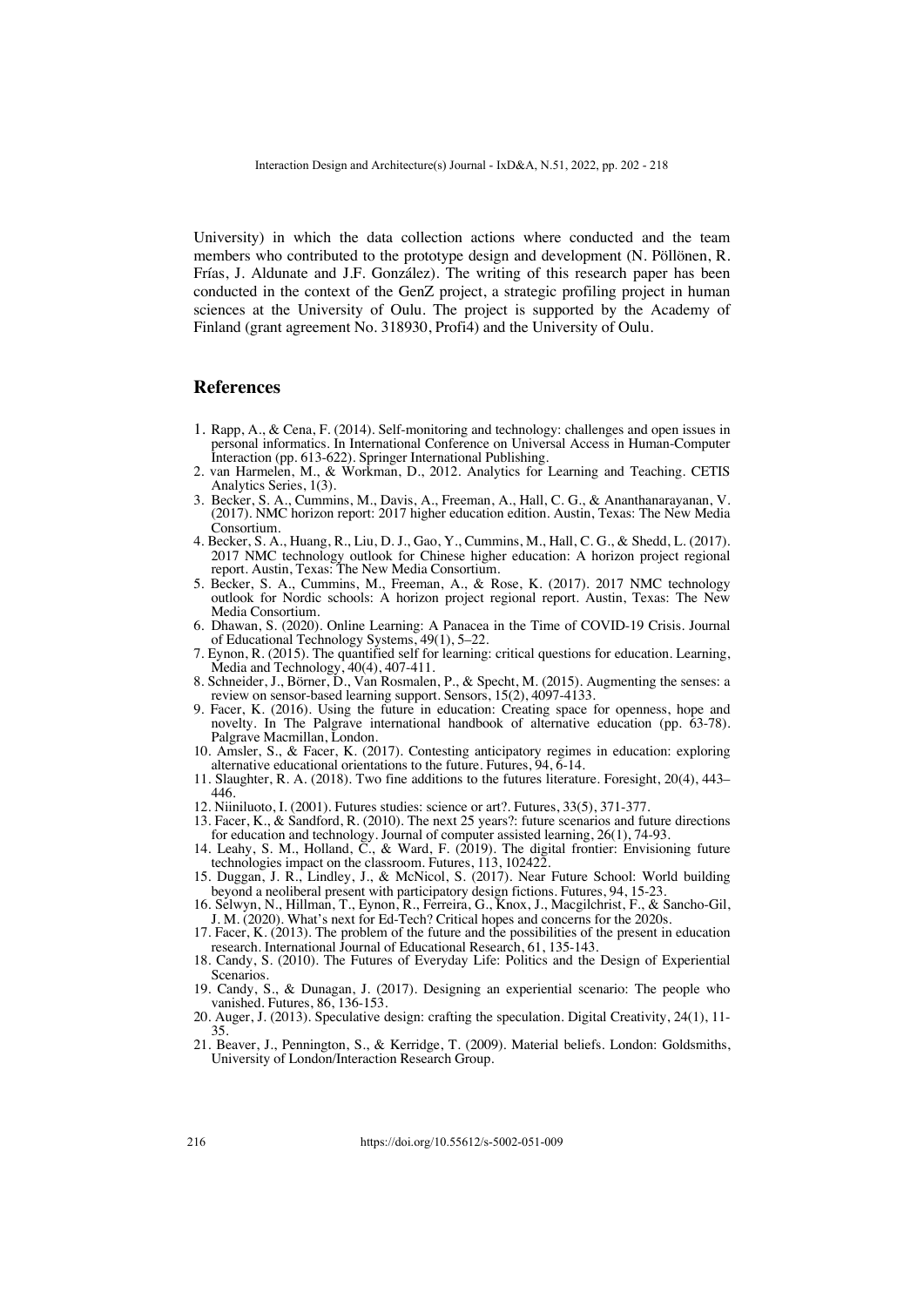- 22. Rohilla, H. (2018). Speculating Future Government: Designerly approach for a preferred future.
- 23. Lawson, S., Kirman, B., Linehan, C., Feltwell, T., & Hopkins, L. (2015, April). Problematising upstream technology through speculative design: the case of quantified cats and dogs. In Proceedings of the 33rd Annual ACM Conference on Human Factors in Computing Systems (pp. 2663-2672).
- 24. Helgason, I. Smyth, M. Encinas, E. and Mitrovic, 2020, I. Speculative and Critical Design in Education: Practice and Perspectives. In Companion Publication of the 2020 ACM Designing Interactive Systems Conference (DIS' 20 Companion). Association for Computing Machinery, New York, NY, USA, 385–388.
- 25. Forlano, L., & Mathew, A. (2014). From design fiction to design friction: Speculative and participatory design of values-embedded urban technology. Journal of Urban Technology,
- 26. Malpass, M. (2019). Critical practice should always challenge disciplinary hegemony. In SpeculativeEdu: https://speculativeedu.eu/interview-matt-malpass/
- 27. Martins, L.  $(2014)$  Privilege and Oppression: Towards a Feminist Speculative Design, in Lim, Y., Niedderer, K., Redström, J., Stolterman, E. and Valtonen, A. (eds.), Design's Big Debates - DRS International Conference 2014, 16-19 June, Umeå, Sweden.
- 28. Ward, M. 2019. Critical about Critical and Speculative Design, SpeculativeEdu website. http://speculativeedu.eu/critical-about-critical-and-speculative-design/
- 29. Candy, S., Kornet, K. (2017). A Field Guide to Ethnographic Experiential Futures.<br>https://doi.org/10.13140/RG.2.2.30623.97448
- 30. Textor, R. B. (1980). A handbook on ethnographic futures research (3rd ed., Version A). Stanford, CA: Stanford University.
- 31. Jenkins, T., Boer, L., Brigitta Busboom, J., & Simonsen, I. Ø. (2020, October). The Future Supermarket: A Case Study of Ethnographic Experiential Futures. In Proceedings of the 11th Nordic Conference on Human-Computer Interaction: Shaping Experiences, Shaping Society (pp. 1-13).
- 32. World Health Organization (2018). Mental Health Atlas 2017. Geneva: World Health Organization.
- 33. Patel, V., Saxena, S., Lund, C., Thornicroft, G., Baingana, F., Bolton, P., ... & UnÜtzer, J. (2018). The Lancet Commission on global mental health and sustainable development. The
- 34. United Nations (2015). Resolution adopted by the General Assembly on 25 September 2015, Transforming our world: the 2030 Agenda for Sustainable Development. The United
- Nations: New York. 35. Durall, E., Leinonen, T., & González, J.F. (2014). Feeler Reflection Game: A Case Study on a Design Game for Participatory Design. In J. Salamanca, P. Desmet, A. Burbano, G. Ludden, J. Maya (Eds.), Proceedings of the Colors of Care: The 9th International Conference on Design & Emotion (pp. 349–356). Bogotá, Colombia: Ediciones Uniandes.
- 36. Clandinin, D. J.,  $\&$  Connelly, F. M. (2004). Narrative inquiry: Experience and story in qualitative research. John Wiley  $\&$  Sons.
- 37. Morris, D. B. (2002). Narrative, ethics, and pain: Thinking with stories. In R. Charon & M. Montello (Eds.), Stories matter: The role of narrative in medical ethics (pp. 196–218). New
- 38. Clandinin, J., Huber, J., Steeves, P., & Li, Y. (2011). Becoming a narrative inquirer. Learning to attend within the three-dimensional narrative inquiry space. In S. Trahar (Ed.), Learning and teaching narrative inquiry: Travelling in the borderlands (pp. 33–51). Amsterdam: John Benjamins Publishing Company.
- 39. Riessman, C. K. (2008). Narrative methods for human sciences. Thousand Oaks, CA: Sage
- Publications.<br> 40. Bell, A. (2003). A narrative approach to research. Canadian Journal of Environmental Education (CJEE), 8(1), 95-110.
- 41. Rai, A. (2020). Explainable AI: From black box to glass box. Journal of the Academy of Marketing Science, 48(1), 137-141.
- 42. Mann, S. J. (2001). Alternative perspectives on the student experience: Alienation and engagement. Studies in higher education,  $26(1)$ ,  $7-19$ .
- 43. Kelly, A. (2021). A tale of two algorithms: The appeal and repeal of calculated grades systems in England and Ireland in 2020. British Educational Research Journal.